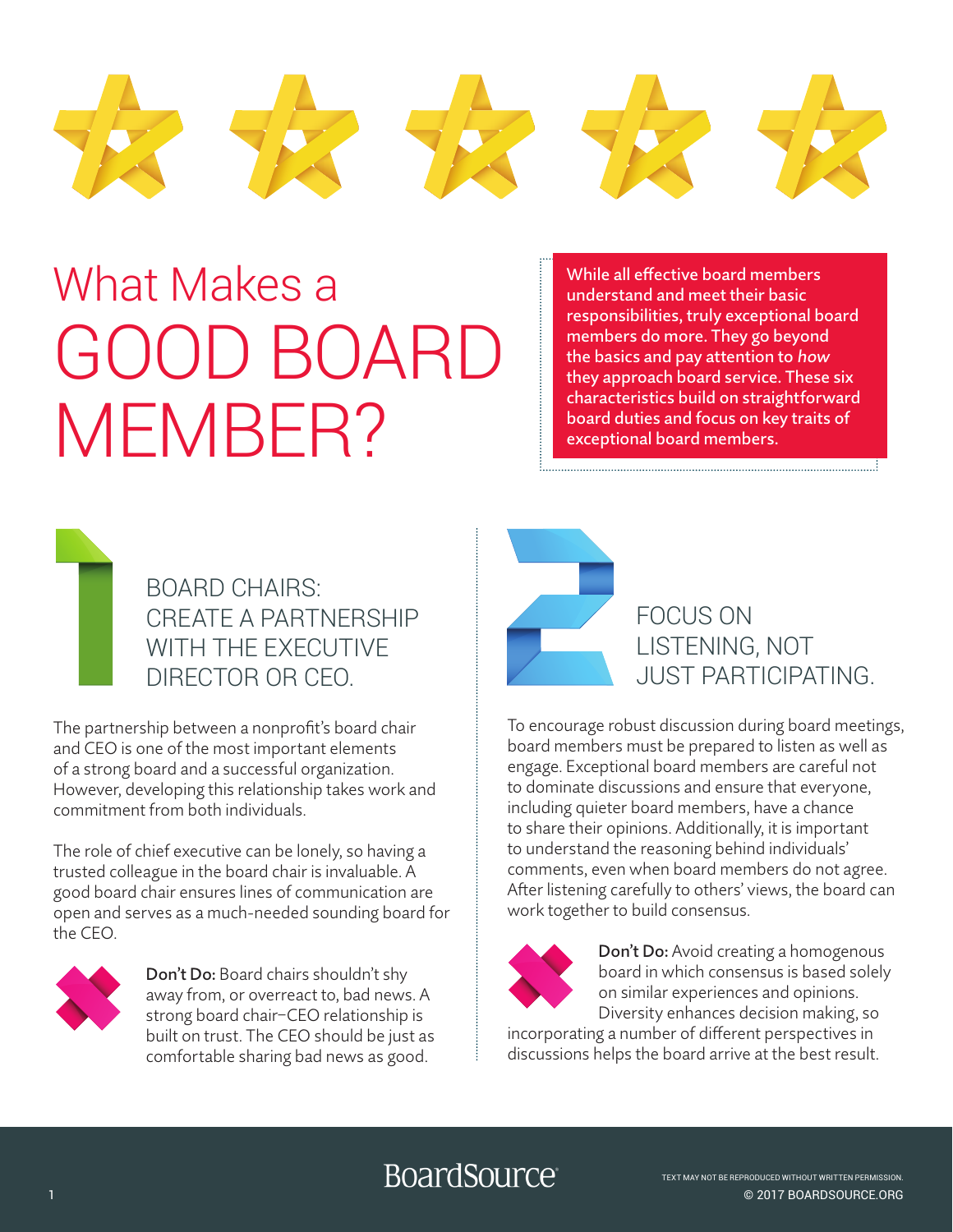# UNDERSTAND THE BALANCE BETWEEN GIVING THE CEO AMPLE ROOM TO MANAGE THE ORGANIZATION AND ENSURING THAT ETHICAL STANDARDS ARE MET.

Board members are overseers, not implementers. The chief executive is in charge of managing the day-to-day activities of the organization, and the board should be careful not to [micromanage.](https://boardsource.org/resources/boards-micromanage-2/) Instead, board members are responsible for bringing complex, big-picture questions and opportunities to the organization.

However, the board must also ensure adherence to legal standards and ethical norms. Adopting a "hands-off" management approach does not mean that board members can turn a blind eye to ethical improprieties. All board members should be familiar with the organization's bylaws and understand how best to respond to any ethical issues that might arise.

Don't Do: When introducing issues or programs for the board

to consider, board members should be careful not to push their personal agendas. The needs of the organization should always come before personal connections and pet projects.



ASK "NAÏVE" QUESTIONS THAT OTHERS WANT TO ASK BUT MAY SHY AWAY FROM.

One of the most important roles of nonprofit board members is to ask questions. The board should constantly assess current and proposed projects to ensure they serve the organization's mission and are setting the organization up for success.

In addition to bigger picture questions, exceptional board members are not afraid to ask what may seem to some as simple, more straightforward questions as well. Oftentimes, a more nuanced organizational business practice can take time to understand, or a new board member might not be familiar with the organization's history. Good board members are not afraid to ask naïve questions because they trust their own instincts and want to improve their knowledge of the organization.



Don't Do: While asking questions is beneficial, board members must be prepared for rigorous discourse by reading all the materials provided to them during new board member orientation and in advance of a board

meeting. Posing a question that has been answered in the materials provided may show a lack of attention or interest.

# **BoardSource**®

© 2017 BOARDSOURCE.ORG TEXT MAY NOT BE REPRODUCED WITHOUT WRITTEN PERMISSION.